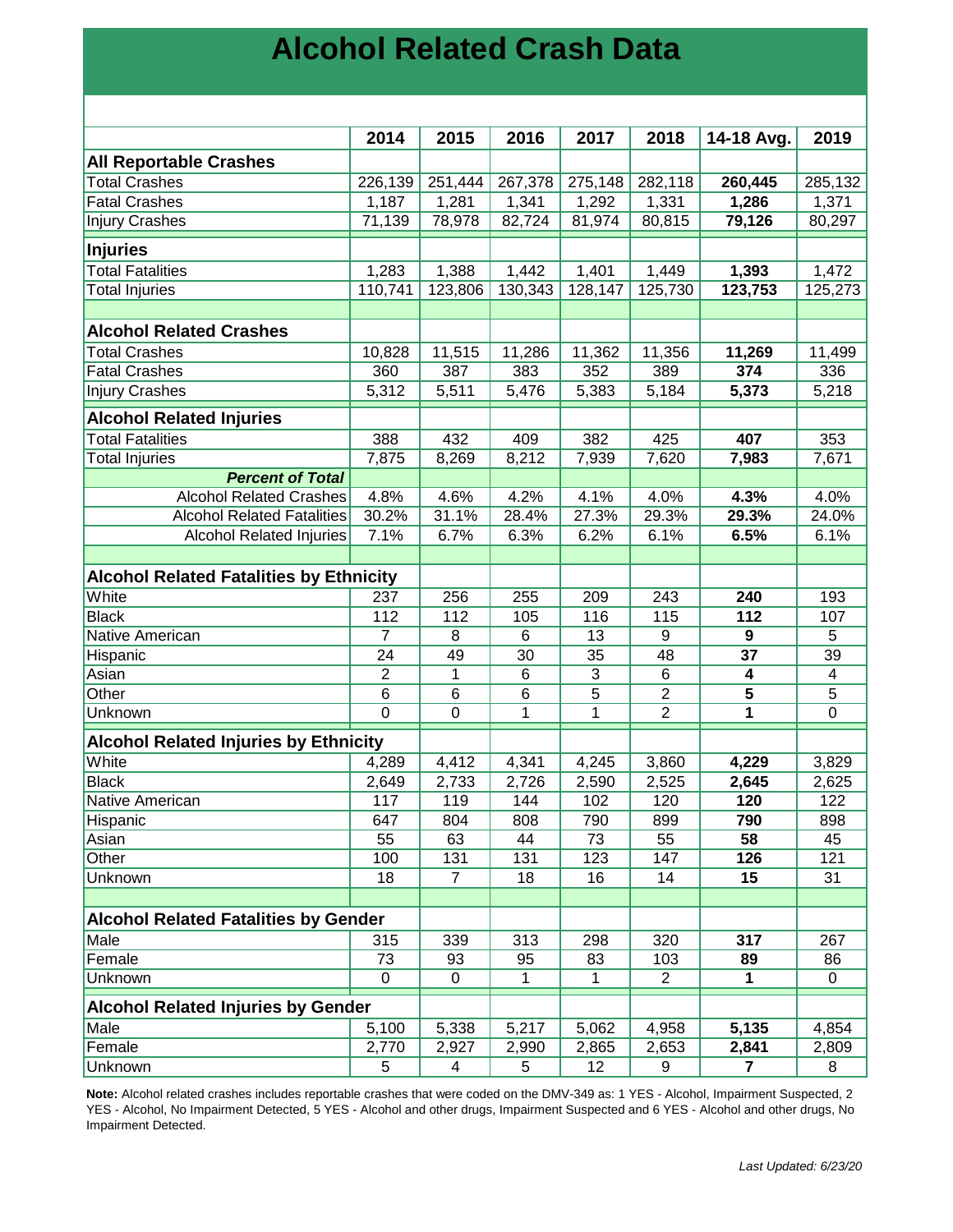# **Alcohol Related Crashes by County**

### **REPORTABLE CRASHES**

| County            | 2014           | 2015            | 2016            | 2017           | 2018            | 14-18 Avg.      | 2019           |
|-------------------|----------------|-----------------|-----------------|----------------|-----------------|-----------------|----------------|
| <b>ALAMANCE</b>   | 194            | 189             | 181             | 181            | 219             | 193             | 195            |
| <b>ALEXANDER</b>  | 19             | 19              | 28              | 30             | 31              | 25              | 37             |
| <b>ALLEGHANY</b>  | 17             | 12              | 12              | 13             | 14              | 14              | 8              |
| <b>ANSON</b>      | 31             | 41              | 42              | 44             | 48              | 41              | 36             |
| <b>ASHE</b>       | 24             | 22              | 26              | 25             | 17              | 23              | 26             |
| <b>AVERY</b>      | 17             | 21              | 8               | 13             | 16              | 15              | 9              |
| <b>BEAUFORT</b>   | 44             | 58              | 46              | 59             | 45              | 50              | 63             |
| <b>BERTIE</b>     | 19             | 27              | 30              | 14             | 17              | 21              | 20             |
| <b>BLADEN</b>     | 38             | 47              | 54              | 46             | 36              | 44              | 39             |
| <b>BRUNSWICK</b>  | 123            | 108             | 135             | 125            | 152             | 129             | 147            |
| <b>BUNCOMBE</b>   | 313            | 294             | 314             | 296            | 306             | 305             | 328            |
| <b>BURKE</b>      | 73             | 103             | 92              | 110            | 108             | 97              | 94             |
| <b>CABARRUS</b>   | 189            | 189             | 203             | 267            | 222             | 214             | 235            |
| <b>CALDWELL</b>   | 85             | 79              | 69              | 82             | 73              | 78              | 89             |
| <b>CAMDEN</b>     | 8              | 18              | 8               | 11             | 9               | 11              | 11             |
| <b>CARTERET</b>   | 54             | 65              | 80              | 85             | 73              | 71              | 60             |
| <b>CASWELL</b>    | 27             | 42              | 41              | 34             | $\overline{21}$ | 33              | 39             |
| <b>CATAWBA</b>    | 179            | 185             | 200             | 177            | 209             | 190             | 206            |
| <b>CHATHAM</b>    | 68             | $\overline{75}$ | $\overline{72}$ | 82             | 58              | $\overline{71}$ | 69             |
| <b>CHEROKEE</b>   | 28             | 29              | 20              | 30             | 29              | $\overline{27}$ | 40             |
| <b>CHOWAN</b>     | 12             | $\overline{14}$ | $\overline{21}$ | 16             | 18              | 16              | 18             |
| <b>CLAY</b>       | $\overline{9}$ | 16              | $\overline{5}$  | 11             | 10              | 10              | 13             |
| <b>CLEVELAND</b>  | 106            | 102             | 105             | 105            | 122             | 108             | 93             |
| <b>COLUMBUS</b>   | 81             | 68              | 86              | 91             | 68              | 79              | 76             |
| <b>CRAVEN</b>     | 79             | 95              | 117             | 111            | 90              | 98              | 102            |
| <b>CUMBERLAND</b> | 285            | 336             | 296             | 288            | 315             | 304             | 307            |
| <b>CURRITUCK</b>  | 40             | 38              | 30              | 29             | 25              | 32              | 26             |
| <b>DARE</b>       | 37             | 38              | 59              | 50             | 63              | 49              | 47             |
| <b>DAVIDSON</b>   | 141            | 193             | 182             | 165            | 184             | 173             | 155            |
| <b>DAVIE</b>      | 32             | 46              | 41              | 45             | 35              | 40              | 39             |
| <b>DUPLIN</b>     | 117            | 84              | 76              | 104            | 89              | 94              | 71             |
| <b>DURHAM</b>     | 291            | 282             | 254             | 298            | 280             | 281             | 325            |
| <b>EDGECOMBE</b>  | 77             | 93              | 85              | 71             | 96              | 84              | 85             |
| FORSYTH           | 353            | 329             | 374             | 408            | 451             | 383             | 503            |
| <b>FRANKLIN</b>   | 85             | 72              | 97              | 83             | 95              | 86              | 91             |
| <b>GASTON</b>     | 227            | 269             | 252             | 240            | 290             | 256             | 262            |
| <b>GATES</b>      | 8              | 17              | 14              | 12             | 8               | 12              | 6              |
| <b>GRAHAM</b>     | 3              | 3               | 6               | 8              | 8               | 6               | $\overline{5}$ |
| <b>GRANVILLE</b>  | 43             | 66              | 66              | 74             | 79              | 66              | 104            |
| <b>GREENE</b>     | 18             | 28              | 24              | 19             | 33              | 24              | 28             |
| <b>GUILFORD</b>   | 641            | 680             | 644             | 673            | 626             | 653             | 591            |
| <b>HALIFAX</b>    | 71             | 83              | 89              | 73             | 60              | 75              | 66             |
| HARNETT           | 114            | 162             | 126             | 121            | 132             | 131             | 143            |
| <b>HAYWOOD</b>    | 50             | 73              | 65              | 78             | 74              | 68              | 58             |
| <b>HENDERSON</b>  | 114            | 132             | 132             | 119            | 128             | 125             | 117            |
| HERTFORD          | 25             | 33              | 28              | 30             | 26              | 28              | 17             |
| <b>HOKE</b>       | 34             | 49              | 52              | 53             | 61              | 50              | 40             |
| <b>HYDE</b>       | 4              | 6               | 3               | $\overline{2}$ | 5               | 4               | 3              |
| <b>IREDELL</b>    | 170            | 191             | 186             | 206            | 192             | 189             | 209            |
| <b>JACKSON</b>    | 54             | 56              | 48              | 58             | 45              | 52              | 49             |
| <b>JOHNSTON</b>   | 240            | 218             | 261             | 285            | 281             | 257             | 294            |
| <b>JONES</b>      | 15             | 17              | 19              | 12             | 15              | 16              | 16             |
| LEE               | 59             | 68              | 63              | 59             | 53              | 60              | 68             |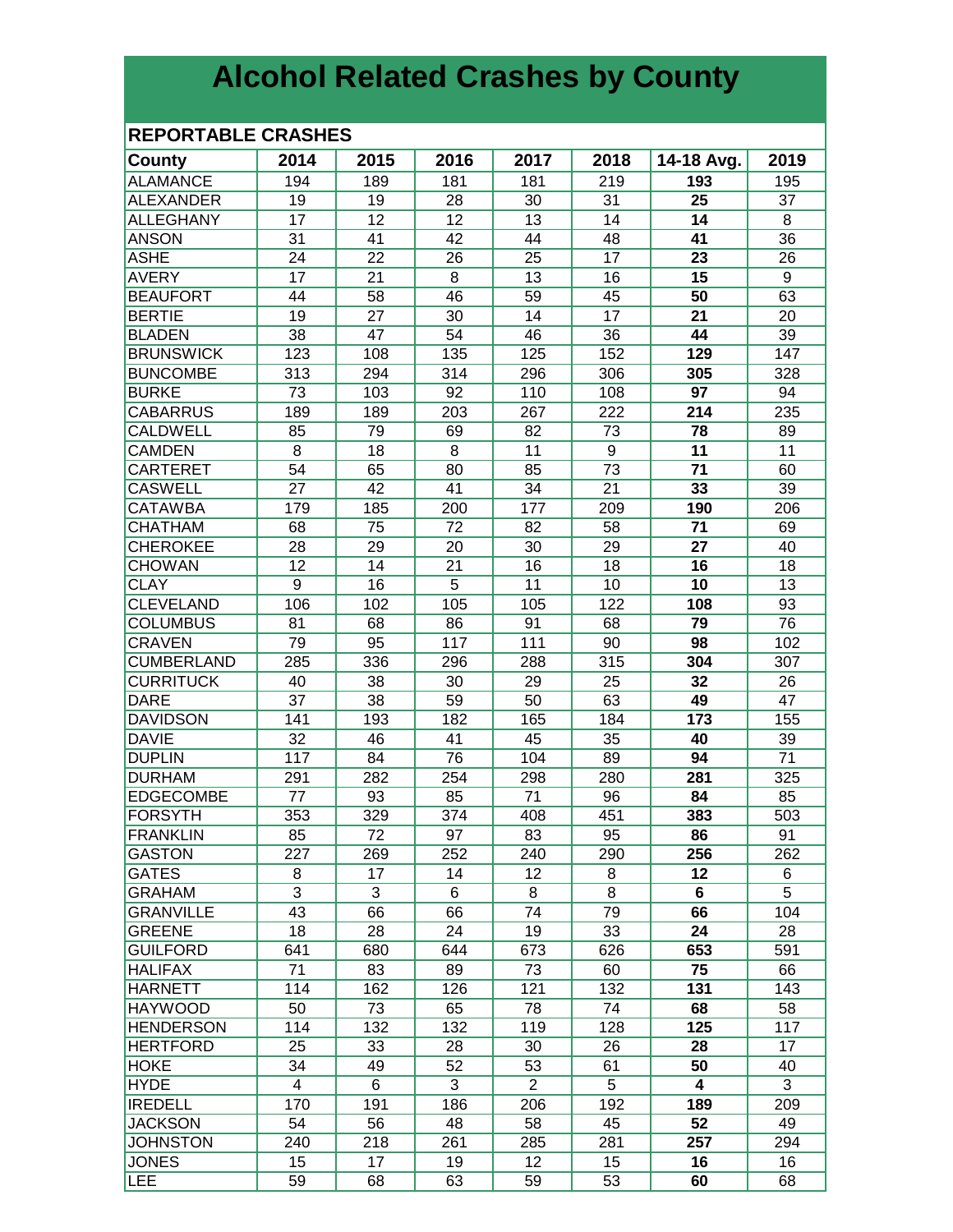## **Alcohol Related Crashes by County**

#### **REPORTABLE CRASHES**

| <b>County</b>       | 2014            | 2015            | 2016            | 2017            | 2018            | 14-18 Avg.      | 2019            |
|---------------------|-----------------|-----------------|-----------------|-----------------|-----------------|-----------------|-----------------|
| <b>LENOIR</b>       | 84              | 77              | 86              | 73              | 71              | 78              | 61              |
| <b>LINCOLN</b>      | 67              | 88              | 74              | 94              | 79              | 80              | 90              |
| <b>MACON</b>        | 38              | 44              | 37              | 50              | 43              | 42              | 53              |
| <b>MADISON</b>      | 17              | 25              | 11              | 20              | 18              | 18              | 24              |
| <b>MARTIN</b>       | 41              | 31              | 36              | 22              | 34              | 33              | 36              |
| <b>MCDOWELL</b>     | 41              | 44              | 54              | 55              | 46              | 48              | 48              |
| <b>MECKLENBURG</b>  | 1,152           | 1,227           | 1,210           | 1,107           | 1,059           | 1,151           | 1,022           |
| <b>MITCHELL</b>     | 9               | 13              | 6               | 14              | 12              | 11              | 16              |
| <b>MONTGOMERY</b>   | 40              | 36              | 28              | $\overline{33}$ | 35              | 34              | 23              |
| <b>MOORE</b>        | 81              | 82              | 77              | 85              | 95              | 84              | 111             |
| <b>NASH</b>         | 146             | 138             | 141             | 147             | 134             | 141             | 131             |
| <b>NEW HANOVER</b>  | 238             | 266             | 259             | 269             | 274             | 261             | 266             |
| NORTHAMPTON         | 33              | 24              | 27              | 16              | 27              | 25              | 27              |
| ONSLOW              | 230             | 224             | 252             | 190             | 262             | 232             | 221             |
| ORANGE              | 136             | 142             | 116             | 151             | 148             | 139             | 136             |
| <b>PAMLICO</b>      | 9               | 16              | 12              | 15              | 10              | 12              | 13              |
| <b>PASQUOTANK</b>   | $\overline{38}$ | $\overline{33}$ | $\overline{38}$ | 39              | $\overline{50}$ | 40              | $\overline{39}$ |
| <b>PENDER</b>       | 94              | 77              | 77              | $\overline{77}$ | 75              | 80              | 101             |
| <b>PERQUIMANS</b>   | $\overline{13}$ | $\overline{11}$ | $\overline{11}$ | 14              | $\overline{17}$ | $\overline{13}$ | 9               |
| <b>PERSON</b>       | 49              | 46              | 58              | 40              | 52              | 49              | 45              |
| <b>PITT</b>         | 194             | 243             | 205             | 208             | 206             | 211             | 206             |
| <b>POLK</b>         | 8               | 20              | 20              | 17              | 29              | 19              | 27              |
| <b>RANDOLPH</b>     | 150             | 155             | 148             | 162             | 144             | 152             | 148             |
| <b>RICHMOND</b>     | 53              | 61              | 59              | 50              | 49              | 54              | 56              |
| <b>ROBESON</b>      | 216             | 222             | 199             | 200             | 218             | 211             | 210             |
| <b>ROCKINGHAM</b>   | 112             | 112             | 115             | 122             | 117             | 116             | 111             |
| <b>ROWAN</b>        | 134             | 161             | 149             | 167             | 160             | 154             | 155             |
| <b>RUTHERFORD</b>   | 63              | 56              | 49              | 62              | 61              | 58              | 64              |
| <b>SAMPSON</b>      | 75              | 103             | 91              | 87              | 91              | 89              | 93              |
| <b>SCOTLAND</b>     | 34              | 41              | 51              | 50              | 36              | 42              | 54              |
| STANLY              | 50              | 52              | 55              | 61              | 62              | 56              | 58              |
| <b>STOKES</b>       | 43              | 64              | 64              | 55              | 44              | 54              | 38              |
| <b>SURRY</b>        | 97              | 89              | 75              | 75              | 70              | 81              | 69              |
| <b>SWAIN</b>        | 14              | 16              | 11              | 19              | 12              | 14              | 13              |
| <b>TRANSYLVANIA</b> | 30              | 41              | 31              | 40              | 35              | 35              | 32              |
| <b>TYRRELL</b>      | 4               | $\overline{7}$  | 5               | 5               | $\overline{7}$  | 6               | 5               |
| <b>UNION</b>        | 190             | 239             | 200             | 210             | 210             | 210             | 240             |
| VANCE               | 63              | 81              | 59              | 79              | 62              | 69              | 84              |
| <b>WAKE</b>         | 1,070           | 1,023           | 1,010           | 991             | 996             | 1,018           | 1,112           |
| <b>WARREN</b>       | 27              | 36              | 29              | 28              | 26              | 29              | 34              |
| <b>WASHINGTON</b>   | 10              | 8               | 13              | $\overline{7}$  | 10              | 10              | 12              |
| <b>WATAUGA</b>      | 56              | 68              | 70              | 65              | 64              | 65              | 69              |
| <b>WAYNE</b>        | 192             | 186             | 180             | 148             | 156             | 172             | 159             |
| <b>WILKES</b>       | 44              | 53              | 57              | 67              | 55              | 55              | 59              |
| <b>WILSON</b>       | 92              | 97              | 100             | 107             | 85              | 96              | 102             |
| YADKIN              | 46              | 44              | 50              | 40              | 39              | 44              | 29              |
| <b>YANCEY</b>       | 20              | 13              | 14              | 8               | 11              | 13              | 10              |
| <b>TOTAL</b>        | 10,828          | 11,515          | 11,286          | 11,362          | 11,356          | 11,269          | 11,499          |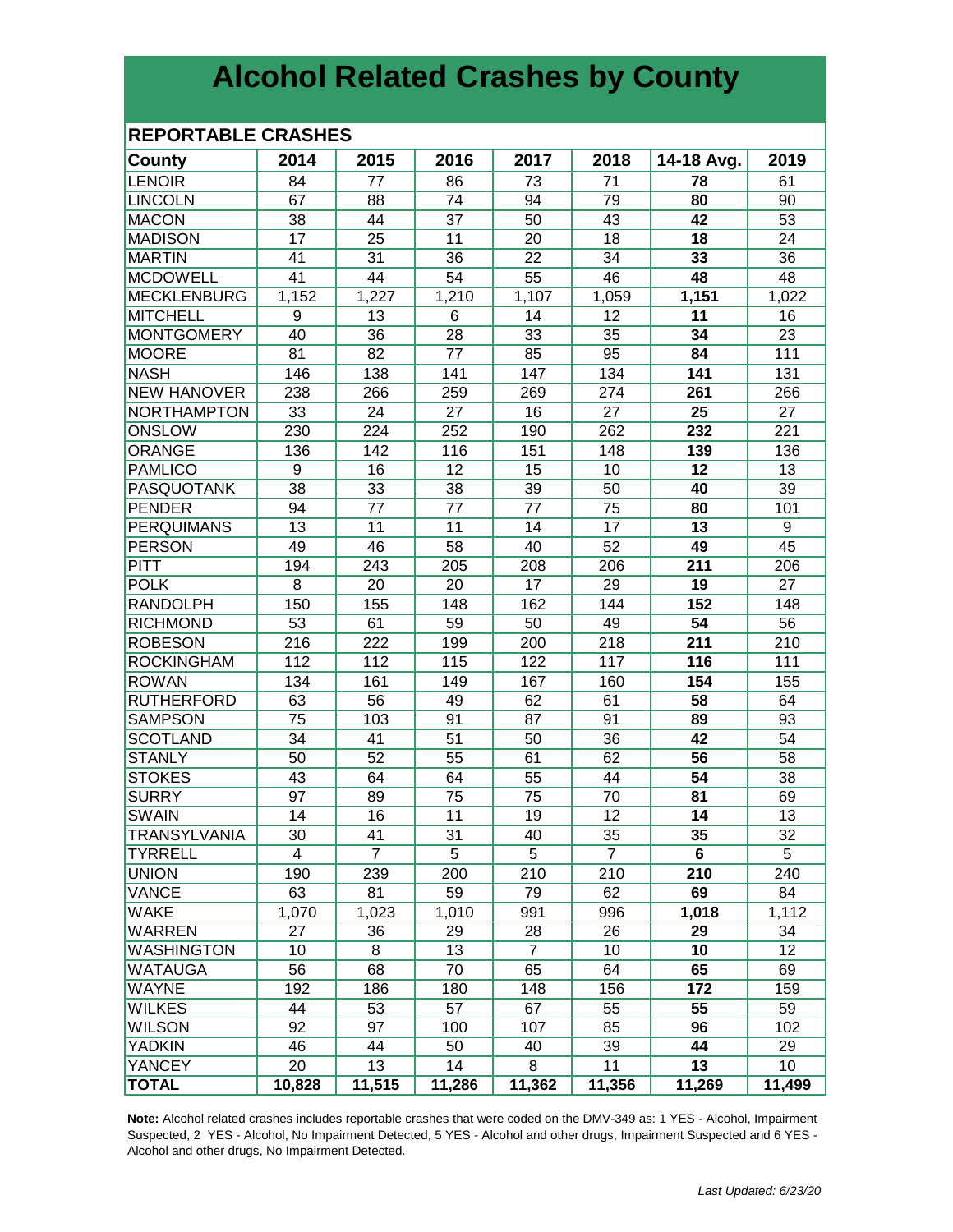# **Alcohol Related Fatalities by County**

#### **TOTAL FATALITIES**

| <b>County</b>     | 2014             | 2015           | 2016                    | 2017                    | 2018             | 14-18 Avg.              | 2019            |
|-------------------|------------------|----------------|-------------------------|-------------------------|------------------|-------------------------|-----------------|
| <b>ALAMANCE</b>   | 3                | 9              | 5                       | 5                       | 8                | 6                       | 6               |
| <b>ALEXANDER</b>  | $\Omega$         | 1              | $\Omega$                | $\Omega$                | 1                | 0                       | $\mathbf 0$     |
| <b>ALLEGHANY</b>  | $\mathbf 0$      | 0              | $\Omega$                | $\overline{0}$          | $\overline{2}$   | 0                       | $\mathbf 0$     |
| <b>ANSON</b>      | 3                | $\mathbf 0$    | 0                       | 1                       | 3                | 1                       | $\mathbf 0$     |
| <b>ASHE</b>       | $\mathbf 1$      | $\mathbf 0$    | $\overline{2}$          | 1                       | $\mathbf 0$      | 1                       | $\mathbf 0$     |
| <b>AVERY</b>      |                  |                | $\mathbf 0$             |                         |                  | $\mathbf 0$             |                 |
|                   | $\boldsymbol{0}$ | 1              |                         | 0                       | 1                |                         | 0               |
| <b>BEAUFORT</b>   | $\overline{3}$   | $\mathbf 0$    | $\mathbf 0$             | 0                       | 3                | 1                       | 1               |
| <b>BERTIE</b>     | 3                | $\overline{2}$ | $\overline{2}$          | 4                       | $\boldsymbol{0}$ | $\mathbf{2}$            | $\mathbf 0$     |
| <b>BLADEN</b>     | 1                | 1              | $\overline{2}$          | 3                       | $\overline{4}$   | $\overline{\mathbf{2}}$ | $\overline{2}$  |
| <b>BRUNSWICK</b>  | $\overline{4}$   | 6              | 3                       | 12                      | 11               | $\overline{7}$          | 8               |
| <b>BUNCOMBE</b>   | 10               | $\overline{7}$ | 6                       | 8                       | 12               | 9                       | 9               |
| <b>BURKE</b>      | 1                | 1              | $\overline{2}$          | $\overline{\mathbf{4}}$ | 11               | $\boldsymbol{4}$        | $\overline{2}$  |
| <b>CABARRUS</b>   | 3                | 8              | 10                      | $\overline{\mathbf{4}}$ | 3                | 6                       | 8               |
| <b>CALDWELL</b>   | 6                | 5              | 3                       | 3                       | $\overline{2}$   | $\boldsymbol{4}$        | $\mathbf 0$     |
| <b>CAMDEN</b>     | $\mathbf 0$      | 0              | $\overline{0}$          | 1                       | $\mathbf 0$      | $\bf{0}$                | $\mathbf 0$     |
| <b>CARTERET</b>   | $\mathbf 0$      | 1              | 0                       | 1                       | $\overline{2}$   | 1                       | 4               |
| <b>CASWELL</b>    | 1                | 4              | $\overline{\mathbf{4}}$ | $\overline{3}$          | $\overline{2}$   | $\overline{\mathbf{3}}$ | $\overline{3}$  |
| <b>CATAWBA</b>    | 13               | 6              | 4                       | $\overline{6}$          | $\overline{2}$   | 6                       | $\overline{6}$  |
| <b>CHATHAM</b>    | $\overline{2}$   | $\overline{3}$ | $\overline{5}$          | $\overline{2}$          | $\overline{5}$   | $\overline{\mathbf{3}}$ | 0               |
| <b>CHEROKEE</b>   | 1                | $\overline{2}$ | $\overline{0}$          | $\overline{3}$          | $\overline{3}$   | $\overline{2}$          | 1               |
| <b>CHOWAN</b>     | 1                | $\mathbf 0$    | 1                       | $\overline{2}$          | $\boldsymbol{0}$ | 1                       | 1               |
| <b>CLAY</b>       | $\mathbf 0$      | 1              | 1                       | $\mathbf 0$             | 1                | 1                       | 0               |
| <b>CLEVELAND</b>  | $\overline{7}$   | 6              | 15                      | 1                       | 5                | $\overline{\mathbf{z}}$ | 5               |
| <b>COLUMBUS</b>   | $6\phantom{1}6$  | 5              | 6                       | 6                       | $\mathbf 0$      | $\overline{\mathbf{5}}$ | $\overline{7}$  |
| <b>CRAVEN</b>     | $\overline{2}$   | 5              | 5                       | 1                       | 1                | 3                       | 3               |
| <b>CUMBERLAND</b> | 14               | 15             | 13                      | 12                      | 14               | 14                      | $\overline{15}$ |
| <b>CURRITUCK</b>  | 3                | $\mathbf{1}$   | $\overline{2}$          | $\overline{2}$          | 0                | $\mathbf 2$             | 1               |
| <b>DARE</b>       | 1                | 1              | $\Omega$                | 1                       | 1                | 1                       | 0               |
| <b>DAVIDSON</b>   | 6                | 11             | $\overline{7}$          | 5                       | 6                | $\overline{7}$          | $\overline{2}$  |
| <b>DAVIE</b>      | $\overline{2}$   | $\overline{2}$ | 1                       | 1                       | 3                | $\mathbf{2}$            | 3               |
| <b>DUPLIN</b>     | 3                | 4              | $\overline{2}$          | 0                       | 6                | 3                       | 8               |
| <b>DURHAM</b>     | $\boldsymbol{9}$ | 6              | 6                       | $\overline{7}$          | 9                | $\overline{7}$          | 10              |
| <b>EDGECOMBE</b>  | $\overline{2}$   | 3              | $\overline{4}$          | $\overline{4}$          | $\overline{2}$   | 3                       | 1               |
| FORSYTH           | 11               | 13             | 8                       | 13                      | 16               | 12                      | 10              |
| <b>FRANKLIN</b>   | $\overline{2}$   | 3              | 5                       | 3                       | 1                | 3                       | $\overline{4}$  |
|                   |                  |                |                         |                         |                  |                         |                 |
| GASTON            | 9                | 11             | 9                       | 4                       | 7                | 8                       | 6               |
| <b>GATES</b>      | 1                | 1              | 0                       | 0                       | 0                | $\mathbf 0$             | 0               |
| <b>GRAHAM</b>     | $\pmb{0}$        | 0              | 1                       | 0                       | 1                | $\mathbf 0$             | $\mathbf 0$     |
| <b>GRANVILLE</b>  | 1                | $\overline{c}$ | $\boldsymbol{2}$        | $\overline{2}$          | $\overline{7}$   | 3                       | 4               |
| <b>GREENE</b>     | 1                | $\overline{2}$ | $\mathbf 0$             | $\mathbf{1}$            | $\mathbf{1}$     | 1                       | 0               |
| <b>GUILFORD</b>   | 13               | 18             | 16                      | 23                      | 14               | 17                      | 23              |
| <b>HALIFAX</b>    | $\overline{4}$   | 6              | 4                       | 4                       | $\overline{2}$   | 4                       | 5               |
| <b>HARNETT</b>    | $\overline{7}$   | 11             | 8                       | 4                       | 15               | 9                       | 4               |
| <b>HAYWOOD</b>    | 3                | 0              | $\overline{2}$          | 3                       | 3                | $\overline{2}$          | $\Omega$        |
| <b>HENDERSON</b>  | 6                | 0              | $\overline{2}$          | 3                       | $\overline{7}$   | 4                       | $\overline{2}$  |
| <b>HERTFORD</b>   | 1                | $\mathbf{1}$   | $\overline{4}$          | $\overline{4}$          | 1                | $\mathbf 2$             | 1               |
| <b>HOKE</b>       | $\overline{2}$   | $\overline{3}$ | 5                       | 5                       | $\overline{2}$   | 3                       | 3               |
| <b>HYDE</b>       | 0                | $\overline{1}$ | $\mathbf 0$             | 0                       | $\mathbf 0$      | 0                       | $\mathbf 0$     |
| <b>IREDELL</b>    | $\overline{7}$   | 4              | 5                       | $\overline{2}$          | 8                | 5                       | 8               |
| <b>JACKSON</b>    | $\overline{2}$   | $\overline{1}$ | $\overline{2}$          | $\overline{2}$          | $\pmb{0}$        | 1                       | $\overline{3}$  |
| <b>JOHNSTON</b>   | 6                | 8              | 14                      | 17                      | 6                | 10                      | $\overline{7}$  |
| JONES             | $\mathbf 0$      | 0              | $\mathbf{1}$            | 0                       | $\overline{2}$   | 1                       | 0               |
| <b>LEE</b>        | 1                | 5              | $\overline{2}$          | $\overline{2}$          | $\overline{4}$   | 3                       | 1               |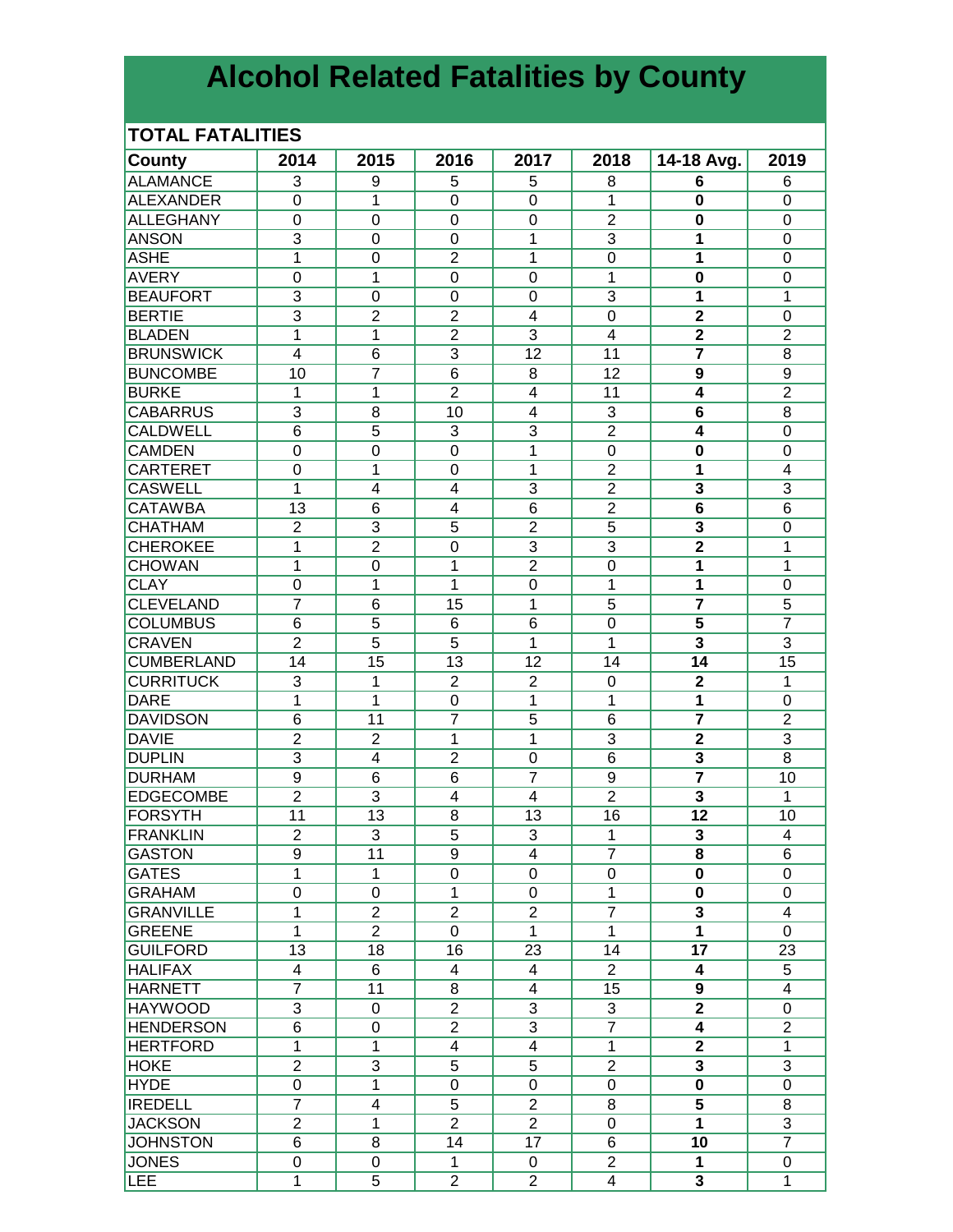## **Alcohol Related Fatalities by County**

#### **TOTAL FATALITIES**

| <b>County</b>       | 2014                             | 2015                             | 2016           | 2017           | 2018             | 14-18 Avg.                                | 2019                    |
|---------------------|----------------------------------|----------------------------------|----------------|----------------|------------------|-------------------------------------------|-------------------------|
| LENOIR              | $\overline{2}$                   | 3                                | 3              | 0              | 4                | 2                                         | 3                       |
| <b>LINCOLN</b>      | 1                                | 8                                | 4              | 3              | $\overline{2}$   | 4                                         | $\overline{4}$          |
| <b>MACON</b>        | 6                                | $\mathbf{1}$                     | $\overline{3}$ | 3              | $\mathbf{1}$     | 3                                         | $\overline{2}$          |
| <b>MADISON</b>      | 1                                | $\mathbf 0$                      | 1              | 1              | $\overline{3}$   | 1                                         | $\mathbf 0$             |
| <b>MARTIN</b>       | $\mathbf 0$                      | $\overline{2}$                   | $\overline{2}$ | $\mathbf 0$    | 1                | 1                                         | 3                       |
| <b>MCDOWELL</b>     | $\overline{2}$                   | 3                                | $\overline{0}$ | $\overline{0}$ | $\overline{2}$   | 1                                         | $\overline{2}$          |
| MECKLENBURG         | 31                               | 33                               | 41             | 52             | 41               | 40                                        | 28                      |
| MITCHELL            | $\mathbf 0$                      | $\mathbf 0$                      | $\overline{0}$ | 0              | $\mathbf 0$      | $\bf{0}$                                  | $\mathbf 0$             |
| <b>MONTGOMERY</b>   | $\overline{c}$                   | 1                                | 1              | $\overline{2}$ | 1                | 1                                         | $\overline{2}$          |
| <b>MOORE</b>        | $\overline{3}$                   | 5                                | $\overline{4}$ | $\overline{3}$ | 6                | $\overline{\mathbf{4}}$                   | $\overline{3}$          |
| <b>NASH</b>         | 8                                | 6                                | 4              | $\overline{5}$ | 8                | $6\phantom{1}$                            | 10                      |
| <b>NEW HANOVER</b>  | 12                               | 8                                | $\overline{7}$ | $\overline{7}$ | $\overline{7}$   | 8                                         | $\overline{5}$          |
| NORTHAMPTON         | 3                                | 1                                | 0              | $\mathbf 0$    | 4                | $\overline{2}$                            | $\overline{2}$          |
| ONSLOW              | 8                                | 15                               |                | 6              | $\overline{7}$   | $\overline{9}$                            | $\overline{6}$          |
| ORANGE              | 4                                | 5                                | 3              | $\overline{2}$ | 3                | 3                                         | 5                       |
| PAMLICO             | $\mathbf 0$                      | 1                                | 1              | $\mathbf 0$    | $\mathbf 0$      | $\mathbf 0$                               | 1                       |
| <b>PASQUOTANK</b>   | $\overline{2}$                   | 1                                | 1              | $\mathbf 0$    | 4                | $\overline{2}$                            | $\overline{2}$          |
| <b>PENDER</b>       | $\overline{8}$                   | 4                                | $\overline{5}$ | $\overline{2}$ | 10               | $\overline{6}$                            | $\overline{6}$          |
| <b>PERQUIMANS</b>   | $\mathbf 0$                      | 1                                | 0              | 0              | $\mathbf{1}$     | 0                                         | $\mathbf 0$             |
| PERSON              | $\overline{3}$                   | $\overline{2}$                   | 1              | 0              | 1                | 1                                         | 1                       |
| <b>PITT</b>         | $\overline{5}$                   | 10                               | $\overline{2}$ | 3              | 6                | 5                                         | 6                       |
| <b>POLK</b>         | $\mathbf 0$                      | $\mathbf{1}$                     | 1              | $\mathbf 0$    | $\mathbf 0$      | 0                                         | $\mathbf 0$             |
| <b>RANDOLPH</b>     | 6                                | $\overline{7}$                   | 5              | 6              | 6                | 6                                         | 8                       |
| <b>RICHMOND</b>     | 4                                | $\Omega$                         | 5              | $\overline{2}$ | 3                | 3                                         | 3                       |
| <b>ROBESON</b>      | 10                               | 13                               | 8              | 17             | 13               | 12                                        | $6\phantom{1}6$         |
| <b>ROCKINGHAM</b>   | 3                                | 4                                | $\overline{2}$ | 3              | 4                | 3                                         | 1                       |
| <b>ROWAN</b>        | 3                                | 6                                | 6              | $\overline{4}$ | 10               | $6\phantom{1}$                            | $\overline{2}$          |
| <b>RUTHERFORD</b>   | 3                                | 0                                | 1              | 1              | 3                | $\overline{2}$                            | $\overline{2}$          |
| <b>SAMPSON</b>      | $\overline{\mathbf{4}}$          | 9                                | $\overline{5}$ | $\overline{5}$ | $\overline{4}$   | $\overline{\mathbf{5}}$                   | $\overline{5}$          |
| <b>SCOTLAND</b>     | 4                                | $\mathbf{1}$                     | 1              | $\overline{4}$ | 1                | $\overline{2}$                            | $\overline{2}$          |
|                     | 1                                | $\overline{2}$                   | 3              | 3              |                  | $\overline{2}$                            | $\mathbf 0$             |
| <b>STANLY</b>       |                                  |                                  | $\overline{4}$ | $\overline{2}$ | 0                |                                           | $\overline{2}$          |
| <b>STOKES</b>       | $\overline{c}$<br>$\overline{4}$ | $\overline{2}$<br>$\overline{5}$ |                |                | 1                | $\overline{\mathbf{2}}$<br>$\overline{4}$ |                         |
| <b>SURRY</b>        |                                  |                                  | 3              | 1              | 6                |                                           | $\overline{\mathbf{4}}$ |
| <b>SWAIN</b>        | 1                                | $\mathbf 0$                      | $\mathbf 0$    | $\mathbf 0$    | $\boldsymbol{0}$ | $\mathbf 0$                               | $\mathbf 0$             |
| <b>TRANSYLVANIA</b> | $\overline{2}$                   | 1                                | 0              | 1              | $\overline{0}$   | 1                                         | 1                       |
| TYRRELL             | 0                                | 0                                | 0              | 0              | 0                | 0                                         | $\overline{2}$          |
| <b>UNION</b>        | $\overline{7}$                   | 5                                | 8              | 5              | 5                | 6                                         | 6                       |
| <b>VANCE</b>        | 4                                | 8                                | 4              | 1              | 3                | 4                                         | 1                       |
| <b>WAKE</b>         | 18                               | 23                               | 31             | 21             | 21               | 23                                        | 19                      |
| <b>WARREN</b>       | $\mathbf{1}$                     | $\overline{2}$                   | $\overline{2}$ | $\mathbf{1}$   | $\overline{2}$   | $\mathbf{2}$                              | $\mathbf{1}$            |
| <b>WASHINGTON</b>   | 0                                | $\mathbf 0$                      | 0              | $\mathbf{1}$   | $\mathbf{1}$     | $\mathbf 0$                               | $\mathbf 0$             |
| WATAUGA             | $\overline{2}$                   | 5                                | $\overline{2}$ | $\overline{2}$ | $\boldsymbol{0}$ | $\mathbf 2$                               | $\overline{2}$          |
| <b>WAYNE</b>        | 13                               | 11                               | 12             | 6              | 3                | 9                                         | $\overline{4}$          |
| <b>WILKES</b>       | $\overline{2}$                   | 3                                | 3              | 5              | 4                | 3                                         | 1                       |
| <b>WILSON</b>       | 4                                | $\overline{2}$                   | 6              | $\overline{5}$ | $\mathbf{1}$     | $\overline{\mathbf{4}}$                   | 1                       |
| <b>YADKIN</b>       | 1                                | $\overline{3}$                   | $\overline{5}$ | $\overline{2}$ | $\mathbf 0$      | $\overline{2}$                            | $\overline{2}$          |
| <b>YANCEY</b>       | $\mathbf 0$                      | $\overline{2}$                   | 1              | $\mathbf 0$    | $\overline{2}$   | $\overline{1}$                            | $\mathbf 0$             |
| <b>TOTAL</b>        | 388                              | 432                              | 409            | 382            | 425              | 407                                       | 353                     |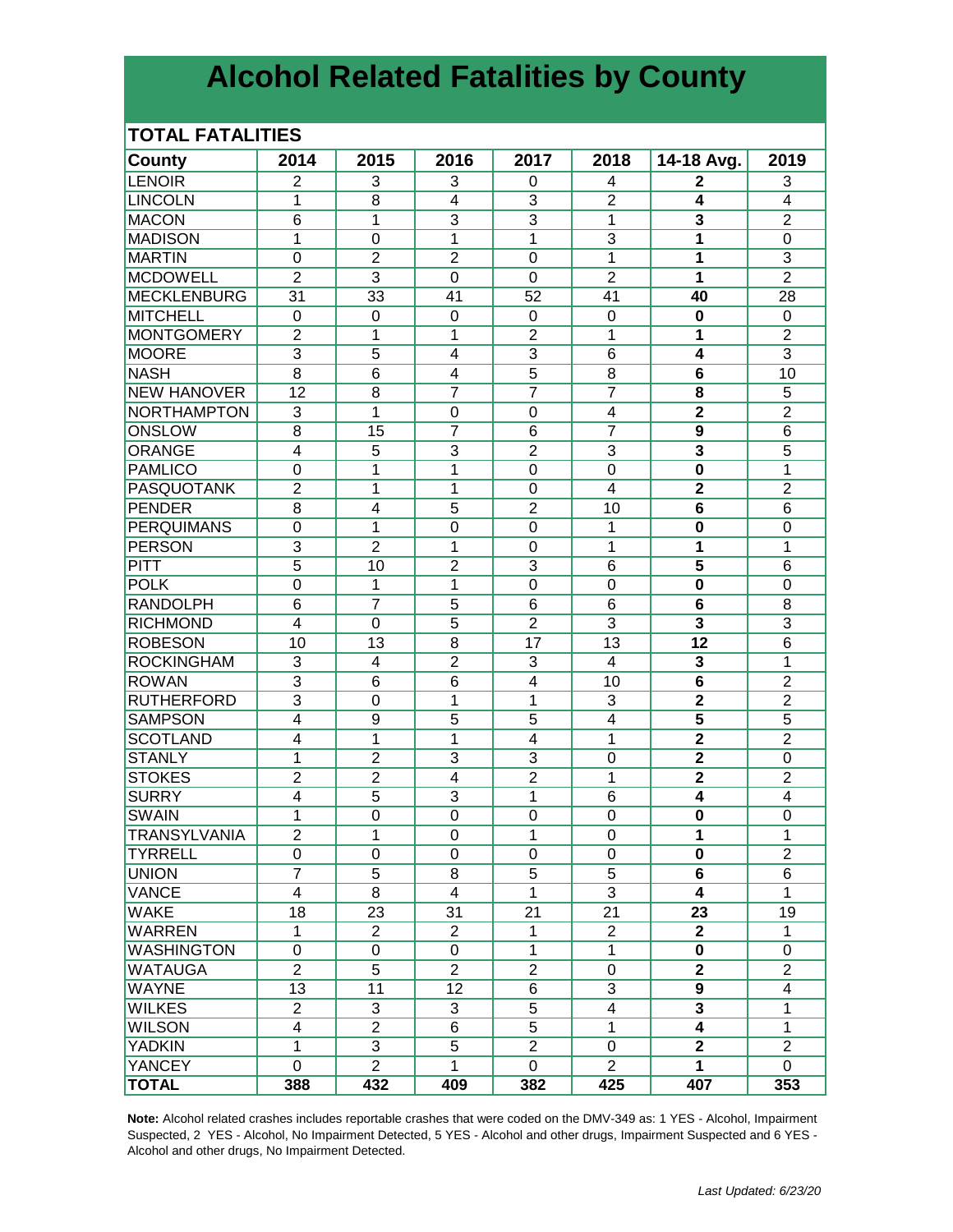# **Alcohol Related Injuries by County**

### **TOTAL INJURIES**

| <b>County</b>     | 2014           | 2015            | 2016            | 2017           | 2018           | 14-18 Avg.      | 2019           |
|-------------------|----------------|-----------------|-----------------|----------------|----------------|-----------------|----------------|
| <b>ALAMANCE</b>   | 148            | 123             | 125             | 110            | 144            | 130             | 140            |
| <b>ALEXANDER</b>  | 12             | 17              | 20              | 25             | 28             | 20              | 25             |
| <b>ALLEGHANY</b>  | 14             | 6               | $\overline{4}$  | 5              | $\overline{7}$ | $\overline{7}$  | 9              |
| <b>ANSON</b>      | 9              | 29              | 39              | 35             | 36             | 30              | 35             |
| <b>ASHE</b>       | 12             | 12              | 19              | 14             | $\overline{7}$ | 13              | 18             |
| <b>AVERY</b>      | 16             | 9               | $\overline{3}$  | 6              | 8              | 8               | 3              |
| <b>BEAUFORT</b>   | 23             | 39              | 31              | 43             | 24             | 32              | 52             |
| <b>BERTIE</b>     | 18             | 34              | 31              | 14             | 17             | 23              | 12             |
| <b>BLADEN</b>     | 26             | 35              | 54              | 36             | 21             | 34              | 35             |
| <b>BRUNSWICK</b>  | 100            | 67              | 84              | 86             | 100            | 87              | 84             |
| <b>BUNCOMBE</b>   | 145            | 148             | 169             | 154            | 140            | 151             | 161            |
| <b>BURKE</b>      | 54             | 69              | 57              | 76             | 77             | 67              | 41             |
| <b>CABARRUS</b>   | 124            | 110             | 145             | 175            | 124            | 136             | 147            |
| <b>CALDWELL</b>   | 64             | 44              | 41              | 49             | 48             | 49              | 45             |
| <b>CAMDEN</b>     | 3              | $\overline{7}$  | 5               | $\overline{4}$ | $\overline{4}$ | 5               | 9              |
| <b>CARTERET</b>   | 35             | 42              | 60              | 58             | 39             | 47              | 33             |
| <b>CASWELL</b>    | 22             | 34              | 32              | 28             | 17             | 27              | 27             |
| <b>CATAWBA</b>    | 132            | 105             | 153             | 114            | 126            | 126             | 127            |
| <b>CHATHAM</b>    | 50             | 39              | 36              | 51             | 34             | 42              | 29             |
| <b>CHEROKEE</b>   | 22             | 13              | 15              | 20             | 9              | 16              | 32             |
| <b>CHOWAN</b>     | 8              | $\overline{12}$ | $\overline{17}$ | 8              | 15             | $\overline{12}$ | 8              |
| <b>CLAY</b>       | $\overline{8}$ | $\overline{8}$  | $\overline{2}$  | $\overline{6}$ | $\overline{4}$ | $\overline{6}$  | 10             |
| <b>CLEVELAND</b>  | 75             | 66              | 87              | 69             | 70             | 73              | 59             |
| <b>COLUMBUS</b>   | 75             | 55              | 86              | 94             | 51             | 72              | 59             |
| <b>CRAVEN</b>     | 49             | 78              | 83              | 63             | 36             | 62              | 69             |
| <b>CUMBERLAND</b> | 224            | 263             | 208             | 215            | 234            | 229             | 205            |
| <b>CURRITUCK</b>  | 20             | 22              | 14              | 27             | 14             | 19              | 22             |
| <b>DARE</b>       | 23             | 23              | 33              | 26             | 43             | 30              | 32             |
| <b>DAVIDSON</b>   | 102            | 146             | 121             | 120            | 130            | 124             | 87             |
| <b>DAVIE</b>      | 21             | 21              | 26              | 41             | 27             | 27              | 24             |
| <b>DUPLIN</b>     | 86             | 46              | 53              | 61             | 56             | 60              | 43             |
| <b>DURHAM</b>     | 188            | 207             | 213             | 210            | 202            | 204             | 253            |
| <b>EDGECOMBE</b>  | 53             | 73              | 77              | 59             | 76             | 68              | 62             |
| FORSYTH           | 200            | 232             | 251             | 282            | 311            | 255             | 337            |
| <b>FRANKLIN</b>   | 58             | 68              | 72              | 71             | 63             | 66              | 56             |
| GASTON            | 195            | 218             | 200             | 140            | 188            | 188             | 186            |
| <b>GATES</b>      | 4              | 15              | 3               | 10             | 6              | 8               | 6              |
| GRAHAM            | 4              | 5               | $\overline{4}$  | 3              | $\overline{7}$ | 5               | $\mathbf{1}$   |
| <b>GRANVILLE</b>  | 32             | 47              | 41              | 66             | 54             | 48              | 52             |
| <b>GREENE</b>     | 10             | 19              | 29              | 16             | 17             | 18              | 20             |
| <b>GUILFORD</b>   | 517            | 510             | 449             | 505            | 450            | 486             | 423            |
| <b>HALIFAX</b>    | 51             | 52              | 80              | 50             | 34             | 53              | 53             |
| <b>HARNETT</b>    | 91             | 131             | 88              | 73             | 83             | 93              | 99             |
| <b>HAYWOOD</b>    | 24             | 66              | 41              | 60             | 44             | 47              | 36             |
| <b>HENDERSON</b>  | 68             | 88              | 77              | 75             | 71             | 76              | 55             |
| HERTFORD          | 23             | 27              | 27              | 33             | 18             | 26              | 11             |
| <b>HOKE</b>       | 23             | 41              | 40              | 48             | 51             | 41              | 28             |
| <b>HYDE</b>       | 4              | $\overline{2}$  | 0               | $\mathbf{1}$   | $\overline{2}$ | $\mathbf{2}$    | 0              |
| <b>IREDELL</b>    | 131            | 156             | 148             | 155            | 115            | 141             | 142            |
| <b>JACKSON</b>    | 30             | 43              | 27              | 38             | 31             | 34              | 23             |
| <b>JOHNSTON</b>   | 177            | 158             | 187             | 177            | 156            | 171             | 153            |
| <b>JONES</b>      | 11             | 12 <sub>2</sub> | 8               | 13             | 6              | 10              | $\overline{7}$ |
| LEE               | 47             | 50              | 58              | 59             | 42             | 51              | 42             |
|                   |                |                 |                 |                |                |                 |                |